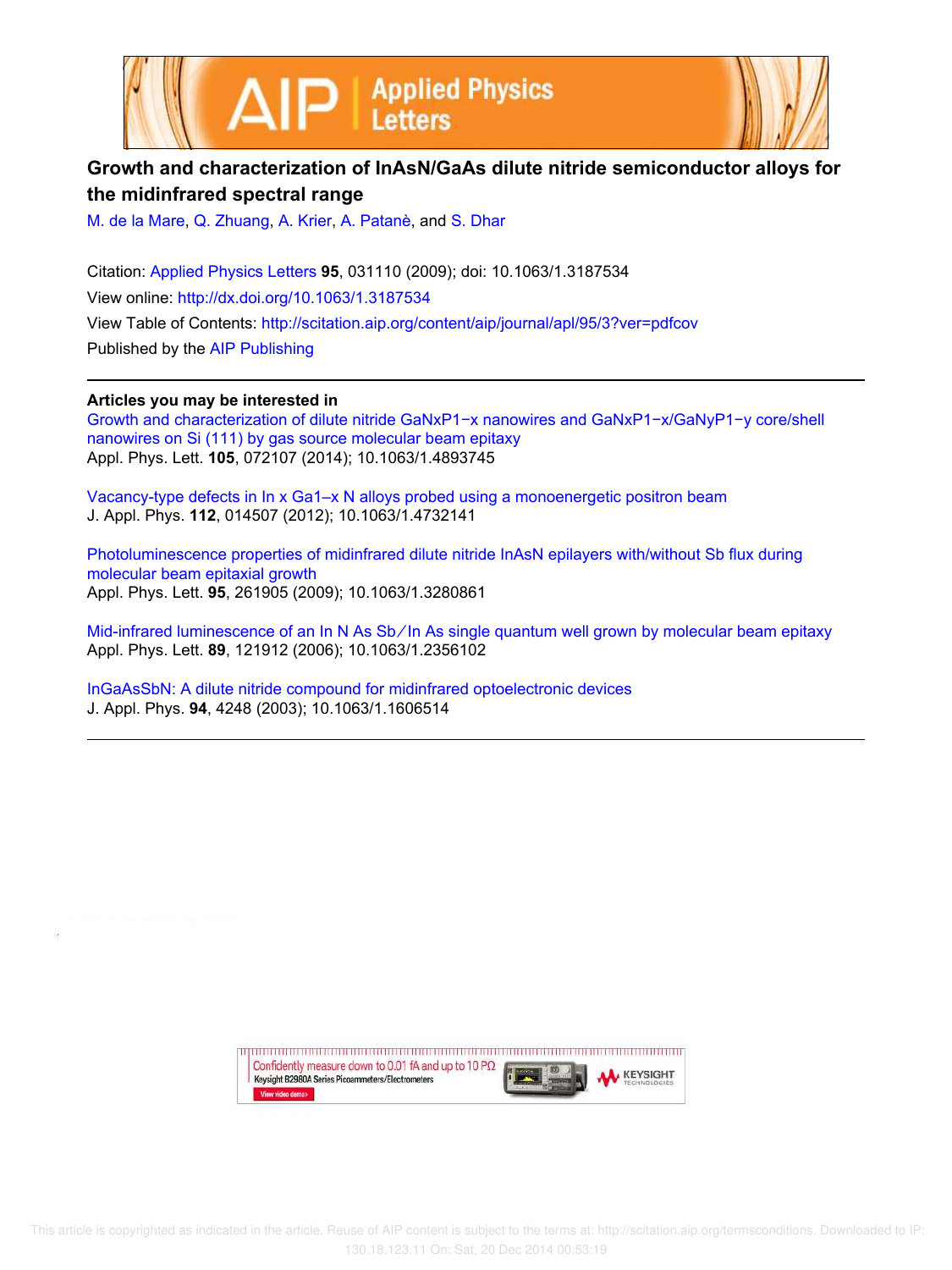## **Growth and characterization of InAsN/GaAs dilute nitride semiconductor alloys for the midinfrared spectral range**

M. de la Mare,<sup>1,a)</sup> Q. Zhuang,<sup>1</sup> A. Krier,<sup>1</sup> A. Patanè,<sup>2</sup> and S. Dhar<sup>3</sup> *Department of Physics, Lancaster University, Lancaster LA1 4YB, United Kingdom School of Physics and Astronomy, Nottingham University, Nottingham NG7 2RD, United Kingdom Department of Electronic Science, University of Calcutta, 92 A. P. C. Road, Kolkata 700009, India*

Received 3 March 2009; accepted 28 June 2009; published online 22 July 2009-

We report the growth of InAsN onto GaAs substrates using nitrogen plasma source molecular beam epitaxy. We describe the spectral properties of InAsN alloys with N-content in the range of  $0\%$ –1% and photoluminescence emission in the midinfrared spectral range. The photoluminescence emission of the sample containing  $1\%$  N reveals localized energy levels resonant with the conduction band states of InAsN. © *2009 American Institute of Physics*. DOI: 10.1063/1.3187534

The addition of small amounts  $\left( \langle 1\% \rangle \right)$  of nitrogen into narrow gap III-V compound semiconductors such as GaAs and InAs has been found to substantially reduce the band gap and also results in a large band gap bowing, $1-5$  giving rise to interesting physical phenomena and holding great potential for the development of innovative technologies. The incorporation of N can increase the electron effective mass and equalize the density of states, thus reducing Auger recombination and inter valence band absorption processes, which currently limit the quantum efficiency of midinfrared light sources. InAsN is also an attractive alternative to other midinfrared materials, such as HgCdTe, PbSnTe, and InAsSb. Epitaxial growth of InAs based materials onto semiinsulating GaAs substrates is an attractive proposition since it provides effective isolation and transparency for the fabrication of light emitting diodes or detector arrays. However, the large lattice mismatch  $(\sim 7\%)$  (Refs. 6 and 7) results in the formation of extensive defects and dislocations, which have been found to act as efficient traps and recombination centers, thus degrading the optical quality of the epitaxial material.<sup>8,9</sup> In this paper, we report the growth of InAsN epilayers on (001) GaAs substrates using nitrogen plasma source molecular beam epitaxy (MBE) and with tunable photoluminescence (PL) emission in the mid-IR wavelength range.

All the InAsN layers were grown on semi-insulating (100) GaAs substrates obtained from Wafer Technology, Ltd. The preparation and oxide desorption in the growth chamber was carried out in the conventional manner.<sup>10</sup> InAsN epitaxial layers  $\sim$  1  $\mu$ m in thickness were grown at a growth temperature  $T_G$  in the range of 400–440 °C using a VG-V80H MBE reactor with a radio frequency nitrogen plasma source. A growth rate of 1  $\mu$ m/hr was employed using an As-flux of  $2 \times 10^{-6}$  mbar. For the N-plasma source, a power *P* = 160 W and a N-flux of  $5.0\times10^{-6}$  mbar were used. The surface reconstruction was monitored by *in situ* reflection high energy electron diffraction, while the substrate temperature was measured using an infrared pyrometer calibrated with the surface reconstruction transitions at a fixed As-flux.

PL measurements were performed on all layers over the temperature  $(T)$  range of 4–300 K using an Oxford Instruments variable temperature continuous flow He cryostat. An

Ar<sup>+</sup> ion laser (514 nm, with maximum power density of 20 W cm<sup>-2</sup> at the sample) was used for excitation. The emitted radiation was collected using  $CaF<sub>2</sub>$  lenses and focused into a 0.3 m Bentham M300 monochromator. The radiation was detected using a cooled (77 K) InSb photodiode detector and a Stanford Research (SR850) digital lock-in amplifier. High resolution x-ray diffraction measurements using a Bede QC200 diffractometer confirmed a relaxation of 98% in the  $\sim$  1  $\mu$ m thick InAsN layers. The samples were found to contain between 0% and 1% N based on the Vegard's law assumption.<sup>1</sup>

Figure 1 shows the low temperature  $(T=4 K)$  PL spectra for each of the as-grown InAsN epilayers on GaAs along with that obtained from an InAs reference sample. The PL emission from the different samples extends across the midinfrared  $(2-5 \mu m)$  spectral range. With increasing N-content the PL emission shifts to longer wavelengths in good agreement with previous reports on InAsN epilayers grown on different substrates.<sup>12–15</sup> Although InAs can be grown on GaAs (Refs.  $16-18$ ) using MBE, the large lattice mismatch  $(\sim 7\%)$  normally leads to completely relaxed layers with poor optical quality. The addition of N would be expected to further degrade the material. However, we found that the incorporation of N in InAs tends to increase the



FIG. 1. (Color online) Low temperature  $(T=4 K)$  PL emission spectra of InAsN and InAs reference samples grown on GaAs (001).

This ar**0003-6951/2009/95(3)/031110/3/\$25.00**rticle. Reuse of AIP conterest.031110t to the terms at: http://scitatio@2009.American.Instituteret.Physicsd to IP:

a)Electronic mail: m.delamare@lancaster.ac.uk.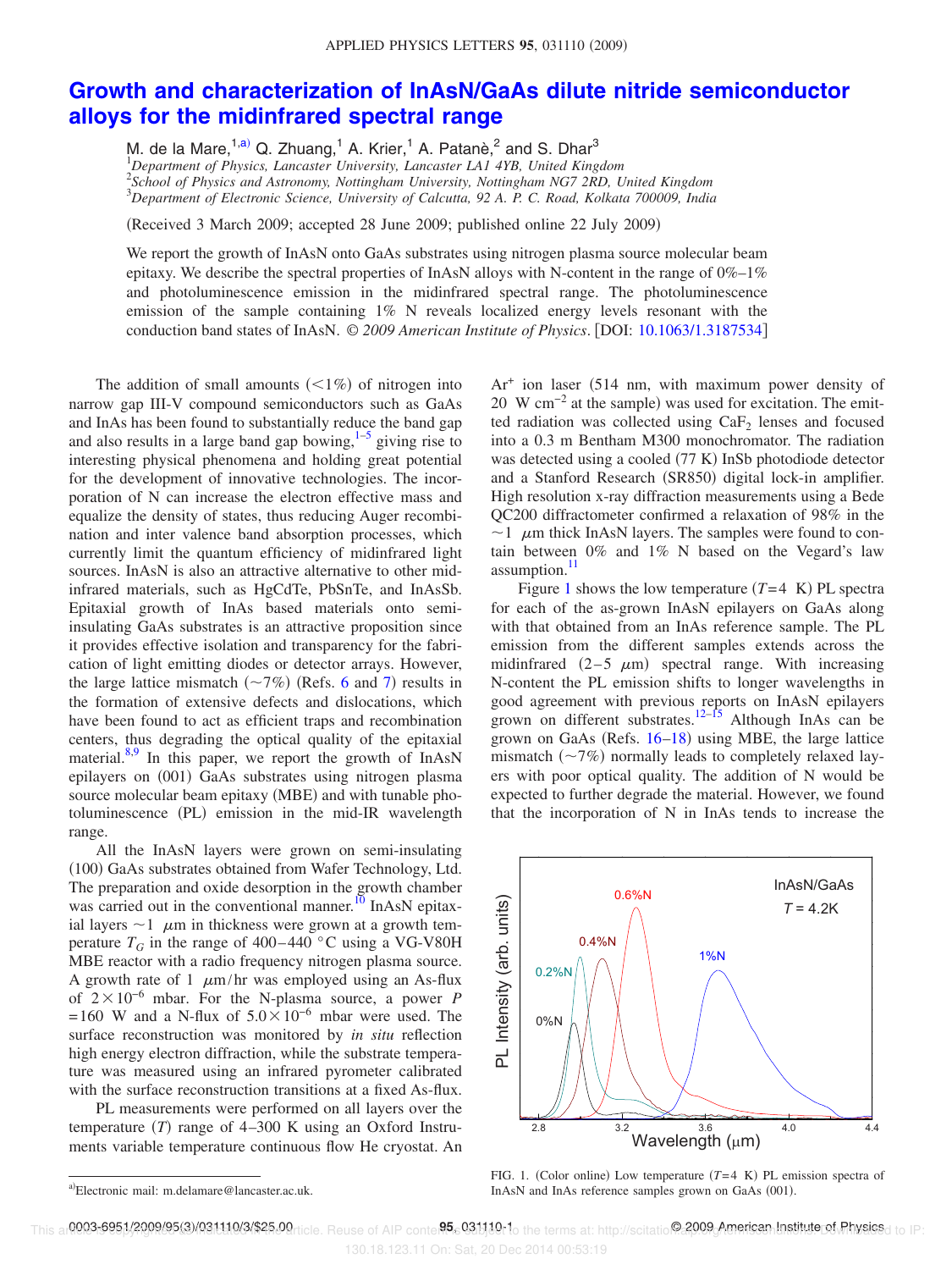2.8 3.0 3.2 3.4 3.6 3.8 4.0 4.2 4.4 4.6 2.8 3.2 3.6 4.0 4.4 Wavelength (μm) 300K PL Intensity (arb. units) Wavelength (μm) 4K 20K 40K 60K 80K 100K 120K 140K 160K 190K 220K 250K 280K 300K 4K

FIG. 2. (Color online) Temperature dependence of the PL spectrum for sample A0299 (1% N). The inset shows the semilog plot of the PL spectra. For clarity, the PL spectra in the inset are displaced along the vertical axis.

intensity of the PL emission. This phenomenon, which merits further investigation, may be related in part to the shift of native defect states into the conduction band as the nitrogen content increases. Also the N-incorporation could lead to an increase in the conduction band effective mass $^{19}$  leading to some equalization in the density of states, which would increase radiative recombination and also reduce nonradiative Auger processes.<sup>20,21</sup>

Figure 2 shows the temperature dependence of the PL emission for the InAsN sample with  $1\%$  N (sample A0299). The thermal quenching of the PL intensity is significantly weaker compared to that observed for InAs and a PL emission can be observed at room temperature, extending beyond 4.0  $\mu$ m. At  $T=4$  K, the PL emission is peaked at around 3.6  $\mu$ m. With increasing temperature, the PL spectrum shifts to longer wavelengths and exhibits a pronounced broadening at  $T > 190$  K. Also note that as the temperature increases above *T*= 190 K, a new PL feature becomes clearly visible at around 3.3  $\mu$ m, at short wavelengths relative to the main PL peak. To reveal this feature more clearly, in the inset of Fig. 2 we plot a semilog plot of the temperature dependence of the PL spectra and in Fig. 3 we show the PL spectra after subtraction of an exponential fit to the high energy tail of the PL emission. This tail accounts for a thermal distribution of carriers and is well described by a dependence of the type  $\exp(-h\nu/k_BT)$ , where *T* is the lattice temperature and *hv* is the photon energy.

As shown in Fig. 4, at low temperatures  $(T<80 K)$  the energy position of the PL emission deviates from the temperature dependence of the band  $\text{gap}^{22}$  and reveals a distinct "S" shape behavior. This is characteristic for a PL emission involving carrier recombination from localized states and indicates a thermally activated redistribution of carriers between these states.<sup>23,24</sup> With increasing *T*, carriers trapped in the localized states overcome energy barriers and are thermally excited into the conduction band. Hence at high *T*, the PL emission is then primarily due to band-band recombination. Above 80 K the PL peak emission energy tends to follow the empirical Varshni equation, $^{22}$ 

$$
E_g(T) = E_g(0) - \alpha T^2 / (T + \beta),
$$
\n(1)

where  $E_g(0)$  is the energy gap at  $T=0$  K, and  $\alpha$  and  $\beta$  are This arthee is corresponding inthermal coefficients us For AInAs ter is subjected are every according to the empirical Narshni equations. Downloaded to IP:



FIG. 3. PL spectrum at *T*= 300 K for A0299 containing 1% N. The line is an exponential fit to the high energy tail of the PL spectrum. The inset shows the PL spectra at different *T* after subtraction of an exponential fit to the high energy side of the PL emission.

= 415 meV,  $\alpha$ = 0.276 meV/K, and  $\beta$ =83 K.<sup>25</sup> We use Eq.  $(1)$  to describe the *T*-dependence of the energy, *E*, of the PL emission after subtracting from *E* a term  $\frac{1}{2}k_BT$  to account for the thermal distribution of carriers.<sup>26,27</sup> The fit to the measured PL peak energies by Eq. (1) are  $E_g(0) = 355$  meV,  $\alpha$ = 0.25 meV/K, and  $\beta$ = 110 K, thus indicating a redshift of the band gap of 60 meV for 1% N and a *T*-dependence of the band gap that is weaker than in InAs.

To explain the broadening of the PL spectrum at *T*  $>190$  K and the corresponding appearance of an additional PL feature at  $\sim$ 3.3  $\mu$ m (Figs. 2 and 3), we should consider several mechanisms. Hall Effect measurements have shown a relatively large residual electron concentration in this sample, i.e.,  $n_e = 2 \times 10^{17}$  cm<sup>-3</sup>, such that the InAsN behaves as a degenerate semiconductor. The broadening of the PL emission with increasing temperature is partly due to the thermal distribution of carriers around the Fermi energy. The form and *T*-dependence of the PL spectrum of a degenerate semiconductor can be also affected by Fermi edge singularity effects.<sup>28,29</sup> These were observed previously in highly *n*-doped InAs with carrier concentrations of  $\sim$ 3



FIG. 4. (Color online) T-dependence of the PL peak energy for A0299 containing 1% N. The continuous line is the calculated *T*-dependence of the